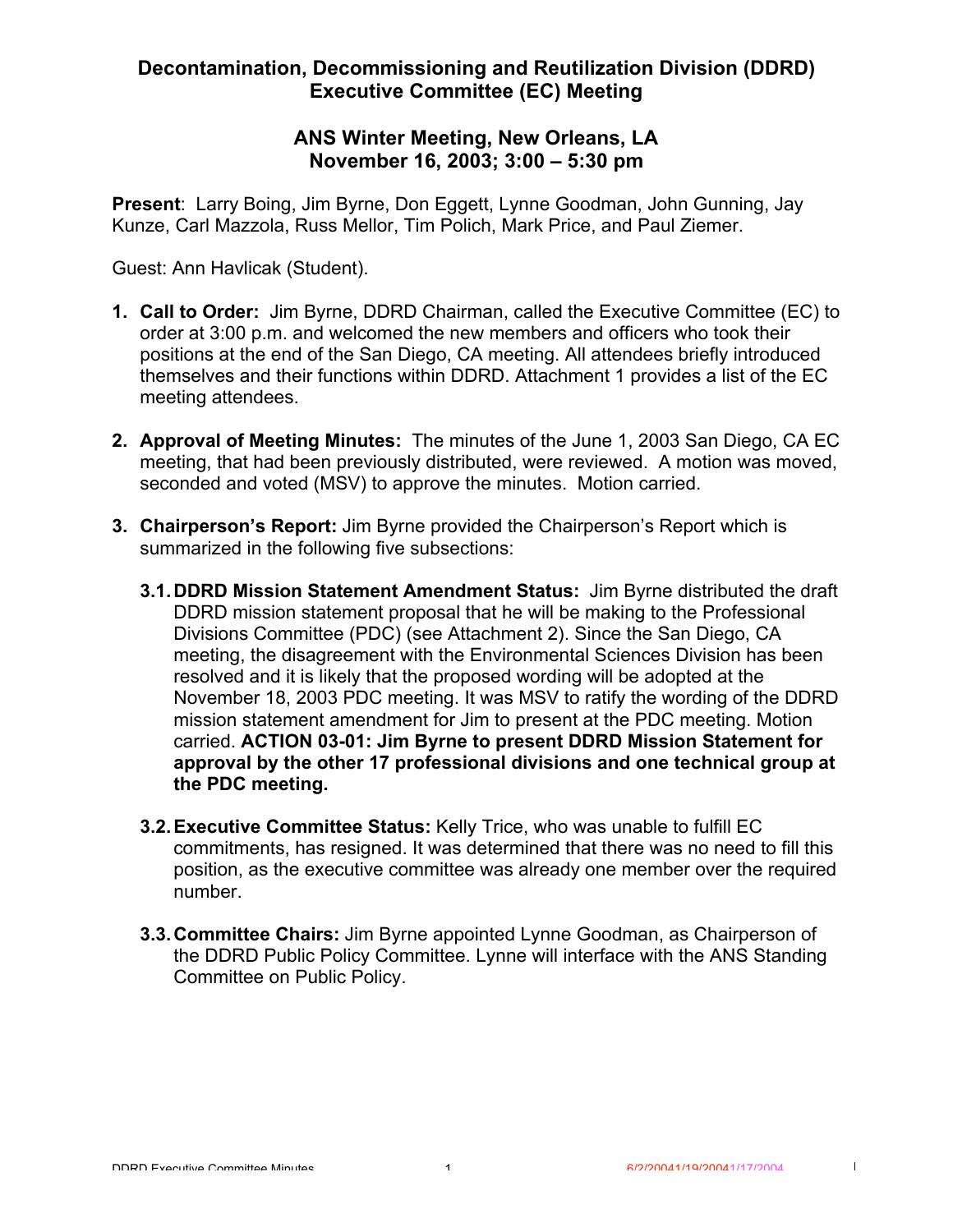### **ANS Winter Meeting, New Orleans, LA November 16, 2003; 3:00 – 5:30 pm**

- **3.4.PDC Workshop:** Jim Byrne attended the Professional Divisions Committee (PDC) Workshop that was held on the evening of November 15, 2003, and reported on the workshop highlights. Don Hoffman, PDC Chairperson, reported that the winter meeting had 1,256 pre-registrations which is an upward trend for ANS meetings. Mary Beth Gardner, Acting ANS Standards Administrator, and Cara Ford, newly-hired standards administrator assistant, reported for Jim Mallay (SSC Chairman) that there is an urgent need for standards volunteers. [Don Eggett (ANS-23) and Carl Mazzola (ANS-25) are Standards Consensus Committee chairs, who can provide additional information on standards volunteer opportunities.] The DDRD 6-month report will be provided to the PDC Chairman and the 18-month report to the Board of Directors. Jim Byrne summarized the highlights of the report that he will be presenting to the PDC. There was discussion on the publication of papers from earlier topical meetings in Radwaste Solutions. **ACTION 03-02: Mark Price to facilitate topical meeting paper publication to Radwaste Solutions.**
- **3.5.Public Policy Committee Update:** Jim Byrne indicated that he has been discussing Public Policy Position 11 with Herb Fonticella, Chairperson of the ANS Public Policy Committee, which needs updating. Ruth Weiner has taken the action to update this policy. Lynne Goodman will be the DD&R lead for this effort and John Gunning will assist. **ACTION 03-03: Lynne Goodman to be the DD&R lead for updating Public Policy Position 11.**
- **4. Vice Chairperson's Report:** Russ Mellor provided the Vice-Chairperson's Report which is summarized below:
	- **4.1Goals and Planning Committee (Review Actions Implementing 2003-2008 Plan):** Russ Mellor reviewed the implementation actions associated with the 5- Year Plan. **ACTION 03-04: Russ Mellor to periodically report on progress of Goals and Planning Committee actions.**
	- **4.2Needed Updates for 2004 to 5-Year and Annual Operating Plans:** Russ Mellor also reported on the status of the top priorities and operational plans and activities of the 2003-2004 Tactical Plan (see Attachment 3). **ACTION 03-05: Russ Mellor to periodically report on 2003-2004 tactical plan implementation progress.**
	- **4.3DDRD Bylaws:** Once the PD model bylaws have been approved by all divisions and the ANS Committee on Bylaws, the DDRD bylaws need to be revised. The expected timing of the PD model bylaw approval will be around the Pittsburgh, PA meeting in June 2004. Lynne Goodman volunteered to comment on the PD model bylaws. **ACTION 03-06: Lynne Goodman to comment on PD model bylaws.**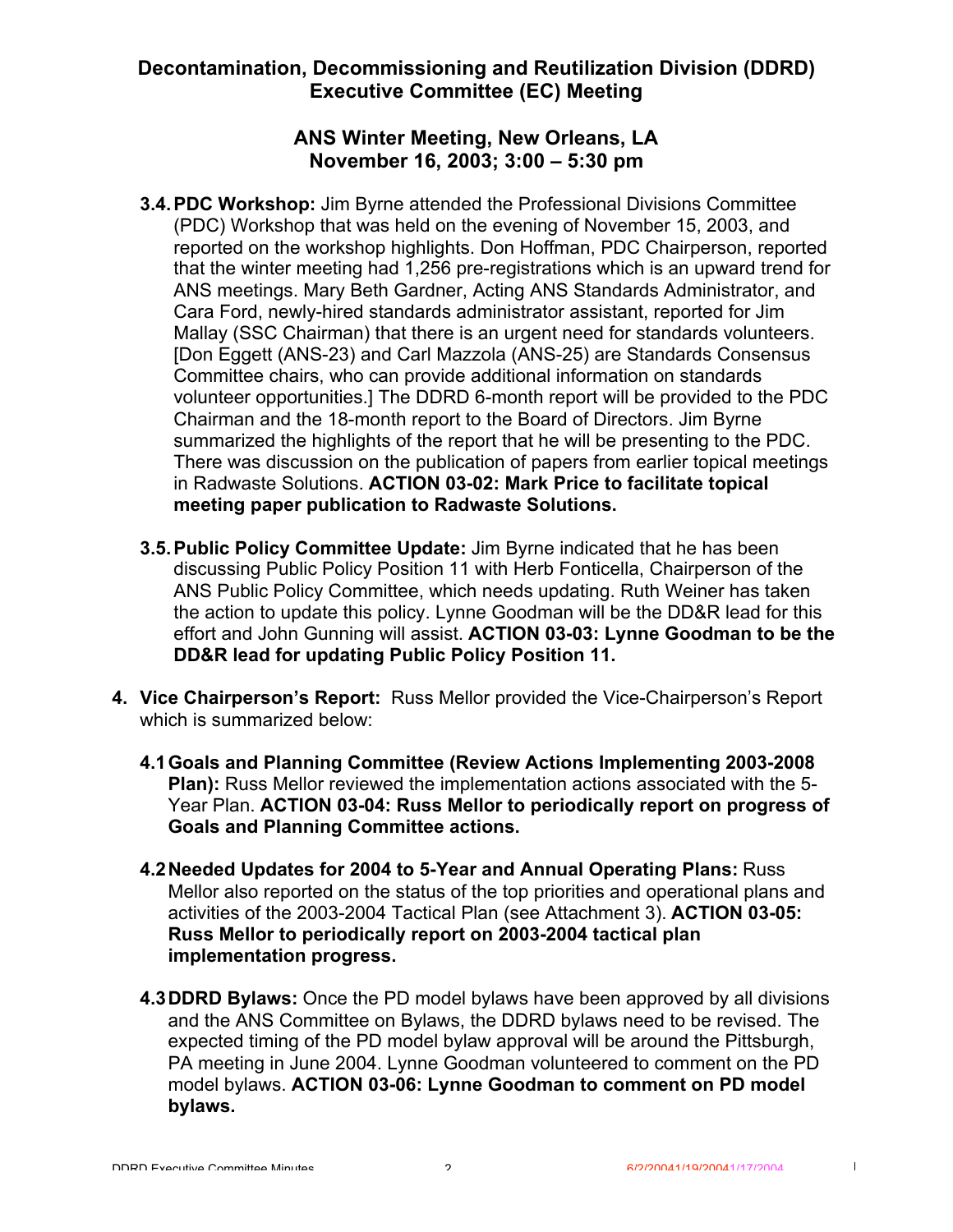### **ANS Winter Meeting, New Orleans, LA November 16, 2003; 3:00 – 5:30 pm**

**5. .Treasurer's Report:** Jim Byrne presented the Treasurer's Report for Joe Carignan who was unable to attend due to a family illness. Jim noted that ANS HQ informed him that they have yet to receive the DDRD 2003 Budget. Since the year is almost over, 2003 actual expenditures will be presented with the 2004 Budget. Jim Byrne presented the 2003 actual expenditures (see Attachment 4), and the proposed 2004 budget (see Attachment 5). There was significant discussion on budget items. After agreements were reached amongst the EC, it was MSV to accept the 2004 budget as modified. Motion carried. **ACTION 03-07: Joe Carignan to file 2004 budget with Christian Krapp, ANS HQ**. *(Secretary's Note: The 2004 budget was filed with Christian Krapp during the ANS Winter Meeting).*

#### **6. Reports from Standing and Special Committees**

- **6.1.Nominating Committee:** Lynne Goodman developed a slate of nominees for the officer positions of Vice-Chairperson/Chairperson-Elect, Secretary, and Treasurer to be filled for the 2004-2005 period, and for three domestic and one international EC positions to be filled for the 2004-2007 period. Lynne presented the slate for the 2004 elections (see Attachment 6). After discussion, it was MSV to accept the slate. Motion carried. **ACTION 03-08: Lynne Goodman to provide nominations slate to ANS HQ.**
- **6.2.Program Committee:** Mark Price reviewed the discussion and decisions associated with the Program Committee Meeting which had just been completed. The Program Committee reviewed the papers and panel at the New Orleans, LA meeting. It made key decisions on the upcoming sessions at the next two ANS meetings in Pittsburgh, PA (June 2004) and Washington DC (November 2004), SPECTRUM (Atlanta, GA; August 2004), and the Pacific Basin Nuclear Conference [PBNC] (Hilo, HI; March 2004). The paper review for the Pittsburgh, PA meeting will be at ANS HQ, La Grange, IL, in February 2004. DDRD members were encouraged to continue stimulating papers to populate the potential sessions in the Call for Papers. 100-word summaries for the Washington, DC meeting are due at the end of this week. Several DDRD members (i.e., Russ Mellor, Carl Mazzola, Joe Carignan, Dick Meservey) are involved as technical reviewers for the PBNC. Several DDRD members are involved in SPECTRUM 2004 effort. Paper review for SPECTRUM 2004 is on January 26, 2004 in Atlanta, GA. Specific details of the program committee meeting can be located in the Minutes of the DDRD Program Committee. **ACTION 03-09: Mark Price to facilitate program activities at national meetings, SPECTRUM, PBNC, and the 2005 stand-alone topical meeting.**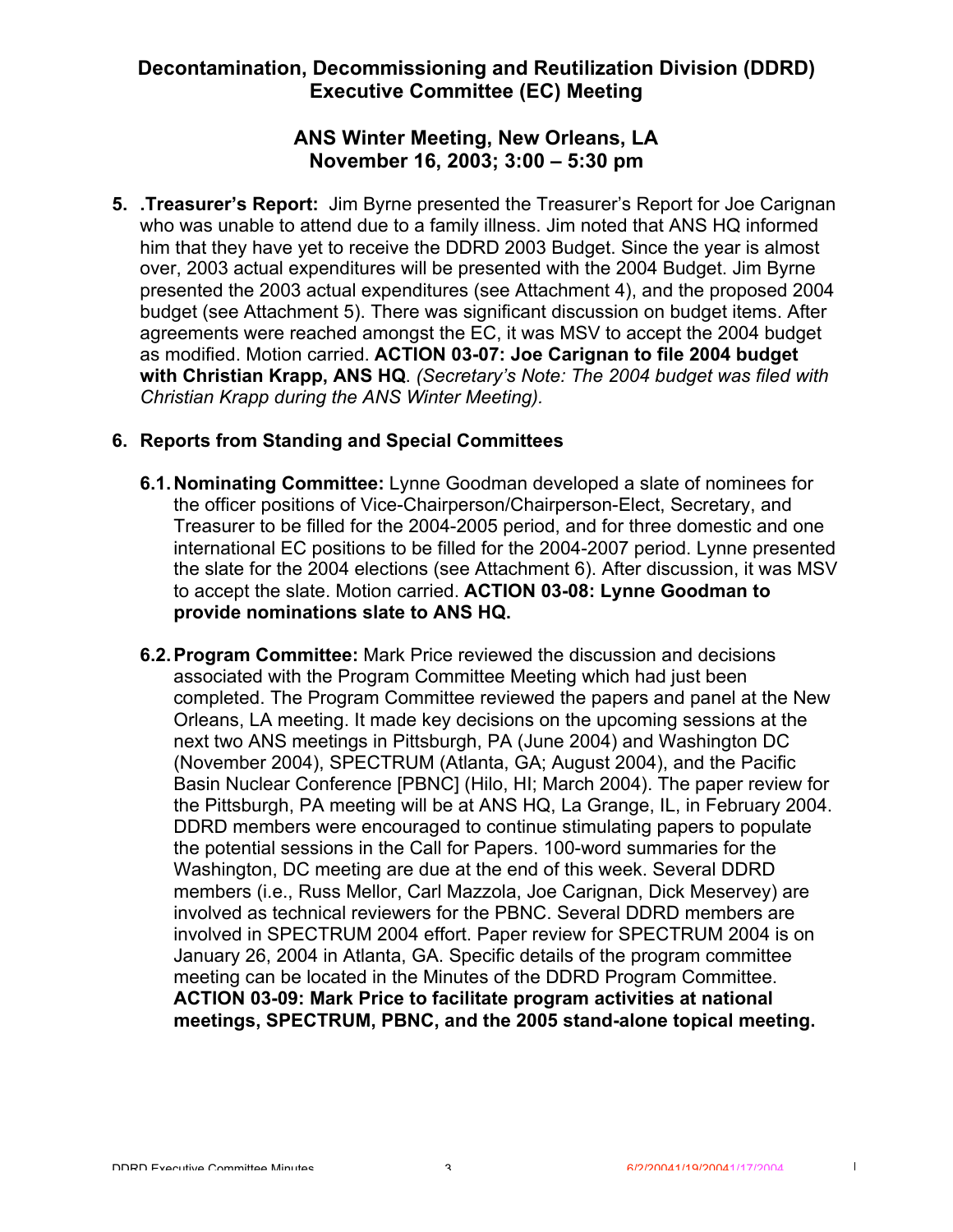### **ANS Winter Meeting, New Orleans, LA November 16, 2003; 3:00 – 5:30 pm**

- **6.3.Membership Committee:** Larry Boing, for Joe Carignan and Steve Bossart, discussed the membership survey results (see Attachment 7), which are: (1) Aggressively market value-added aspects of DD & R; (2) Contact those who want to participate and get them involved; (3) Establish a DD & R contact list and interactive phone book; (4) International decommissioning update as part of the newsletter; and, (5) Evaluate DD & R Division to combine or redefine our charter again. Larry Boing reported on DDRD membership which is tracking ANS membership (approximately 1% erosion). **ACTION 03-10: Joe Carignan to work with Russ Mellor to add these items to the five year plan and to track and report on progress of membership survey action items.**
- **6.4.Scholarship Committee:** Paul Ziemer reported on the activities of the Scholarship Committee. Ms. Cindy Fung, a senior in Nuclear Engineering at the University of Florida, and this year's DD&R Division Scholarship winner attended the Program Committee meeting. Paul discussed the need for the next applicant to write an essay with the application. The names of the future scholarship winners will be placed on the DDRD website, and the winners will be invited to attend the winter and annual meetings. There was discussion on how ANS HQ was treating the endowed DDRD scholarship, in that DDRD would still have to pay a portion of the scholarship if the stock market did not perform well in a given year. Carl Mazzola, who set up the scholarship in 1997, indicated that this is contrary to what was agreed upon with ANS Scholarship Committee, and contradicts the meaning of endowment. **ACTION 03-11: Scholarship endowment issue to be discussed at PDC and Scholarship Committee Meetings.**
- **6.5 Newsletter:** Vince Likar was unable to attend the meeting, but had done another excellent job on the approximately 30-page newsletter which was again posted on the DDRD web page.
- **6.6 Honors and Awards Committee:** Carl Mazzola announced that the best paper award for the Annual 2003 Meeting in San Diego, CA went to Tom LaGuardia. Carl also provided a service award to Jim Rang for his three-year commitment as DDRD Program Chairperson (1999-2002) and to Lynne Goodman, for her excellent leadership as DDRD Chairperson during 2002- 2003.

There was additional discussion on DDRD's best paper awards at the Annual Waste Management Conference in Tucson, AZ, February 29-March 4, 2004.

**6.7 Finance Committee:** Gerry Motl was not available to report on the activities of the Finance Committee.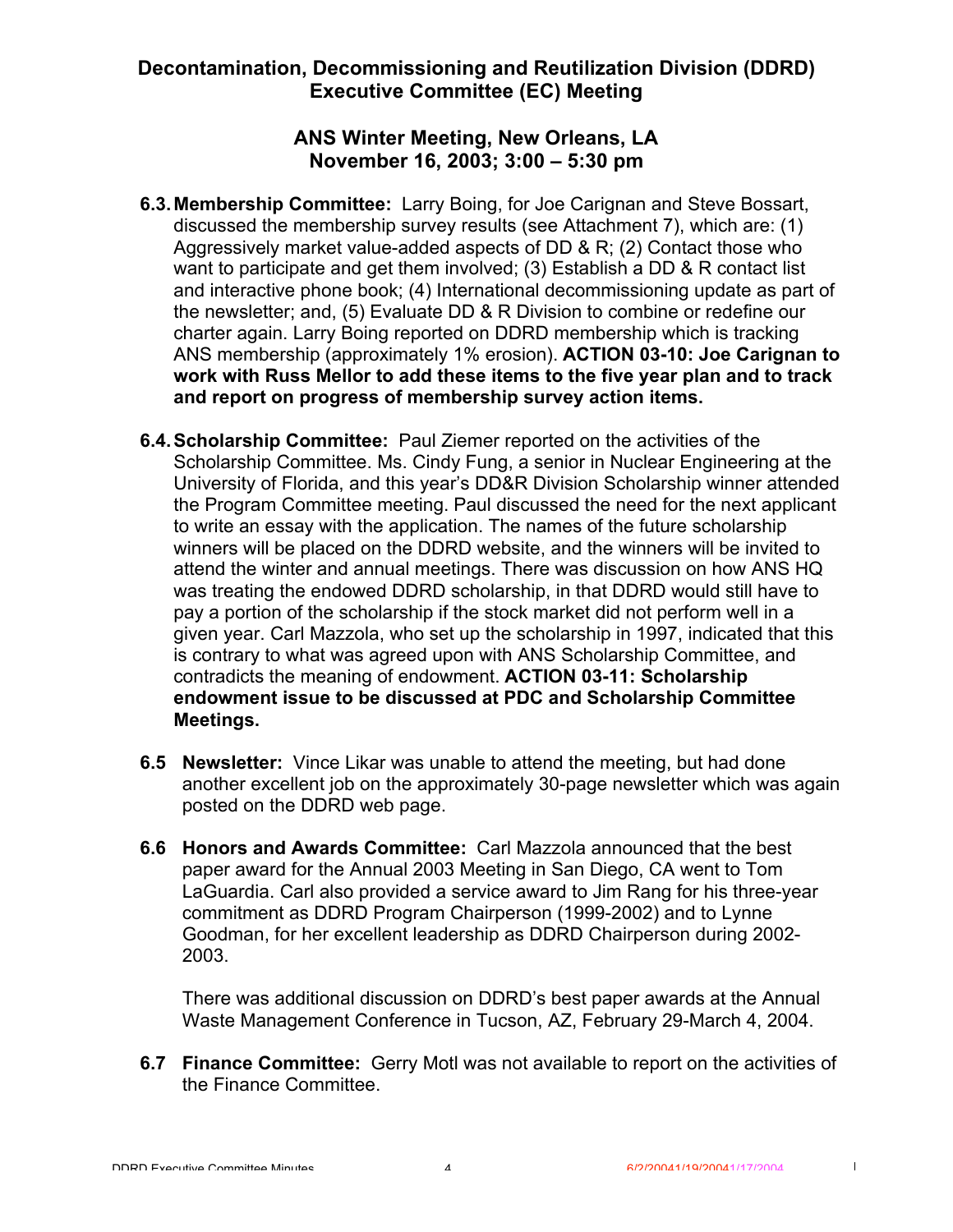### **ANS Winter Meeting, New Orleans, LA November 16, 2003; 3:00 – 5:30 pm**

- **6.8 Standards Committee:** Don Eggett discussed the status of the DD& R standards (see Attachment 8), which are under the ANS-23 Consensus Committee that Don chairs. **ACTION 03-12: Don Eggett to periodically report on the status of the D & D standards.**
- **7. DDRD Class I Topical Meeting, August 7-11, 2005:** Mark Price reported on the progress of the upcoming topical meeting in Denver, CO. Details of this meeting are contained in the Program Committee minutes.

#### **8. Other Business**

- **8.1.DDRD Award of Excellence:** Larry Boing discussed an Award of Excellence of which he is developing the conceptual details. **ACTION 03-13: Larry Boing to develop Award of Excellence for 12/10/03 EC Teleconference**.
- **8.2.Meeting Consolidation:** Lynne Goodman summarized the status of the meeting consolidation efforts between DDRD and the Fuel Cycle and Waste Management Division.
- **8.3.ASME D & D Handbook:** Jim Byrne indicated from an earlier conversation with Tom LaGuardia that the ASME Decommissioning Handbook (see Attachment 9) is ready for another peer review cycle. DDRD was asked to provide reviewers and cosponsor the handbook. **ACTION 03-14: Jim Byrne to discuss specific ASME Decommissioning Handbook needs with Tom LaGuardia**.
- **8.4.2004 Student Conference:** The Annual Student Conference will be held in Madison, WI, April 1-3, 2004 (see Attachment 10). DDRD will financially support this conference. In addition, DDRD will supply best paper judges. Carl Mazzola inquired as to whether there were any specific tracks associated with D & D. It did not appear that specific tracks were included. Larry Boing, who lives within driving distance of Madison, WI, indicated he would attend the Student Conference. **ACTION 03-15: Joe Carignan to disburse funds to support 2004 Student Conference.**
- **8.5.Professional Division Model Bylaw Revision:** Carl Mazzola reported on his efforts to develop a revision for the PDC of the Professional Division Bylaws.
- **8.6.Website:** John Gunning reported that the DD&R web site is currently up-to-date and acknowledged the assistance of Hanna Shapira who does the programming for the site. John emphasized the importance of keeping the website current. John also discussed password accessibility to the website for other DDRD members. **ACTION 03-16: John Gunning to develop website password accessibility criteria.**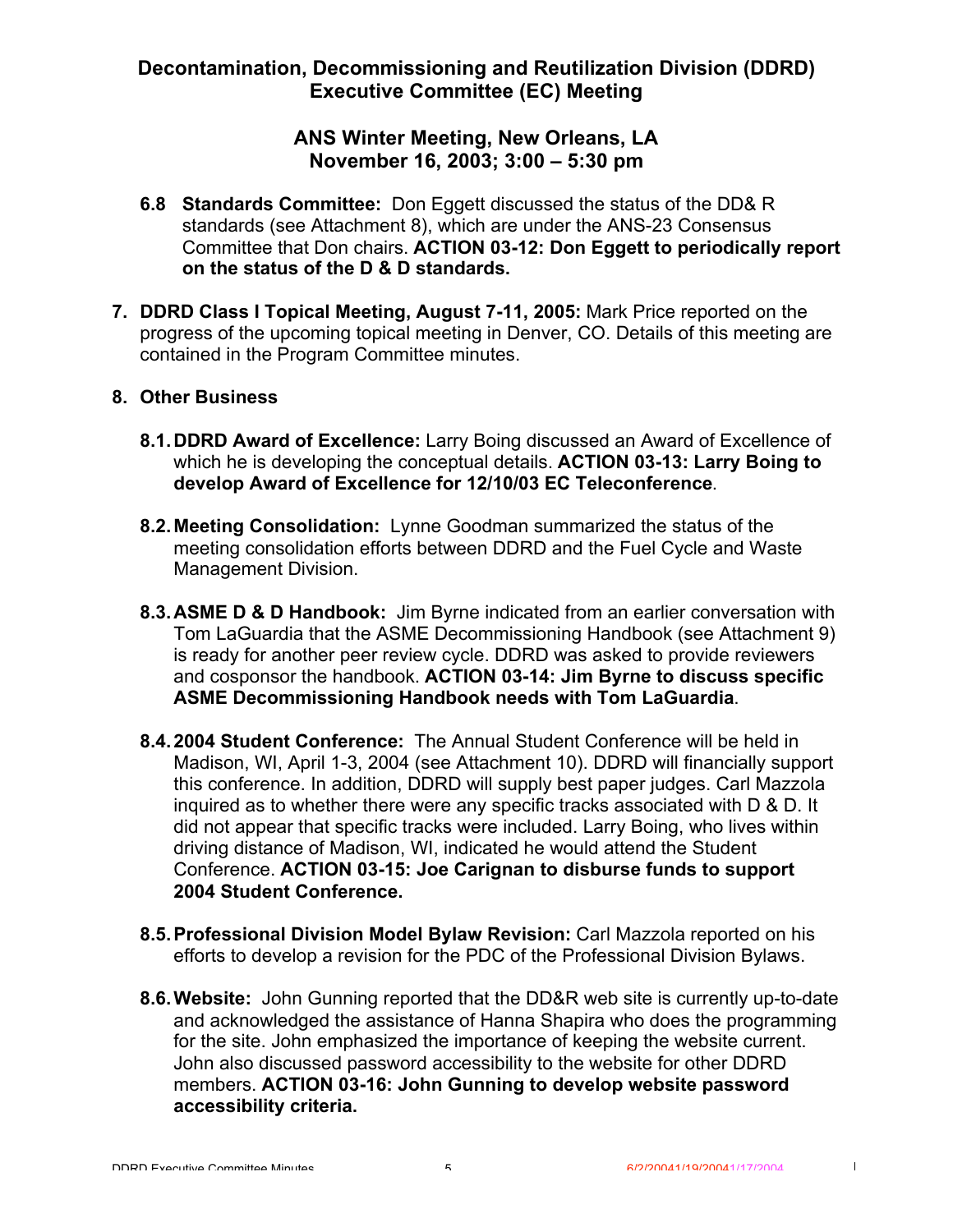### **ANS Winter Meeting, New Orleans, LA November 16, 2003; 3:00 – 5:30 pm**

#### **9. New Business**

- **9.1.ASME DDR Division:** Russ Mellor indicated that there is a competing DDR Division in ASME, led by Clint Miller.
- **10.Other Business:** No other business was brought to the floor.
- **11.Adjournment:** A motion was MSV to adjourn the meeting until the next monthly conference call. Motion carried. The meeting adjourned at 5:30 p.m.

Respectfully Submitted,

Carl Mazzola, Secretary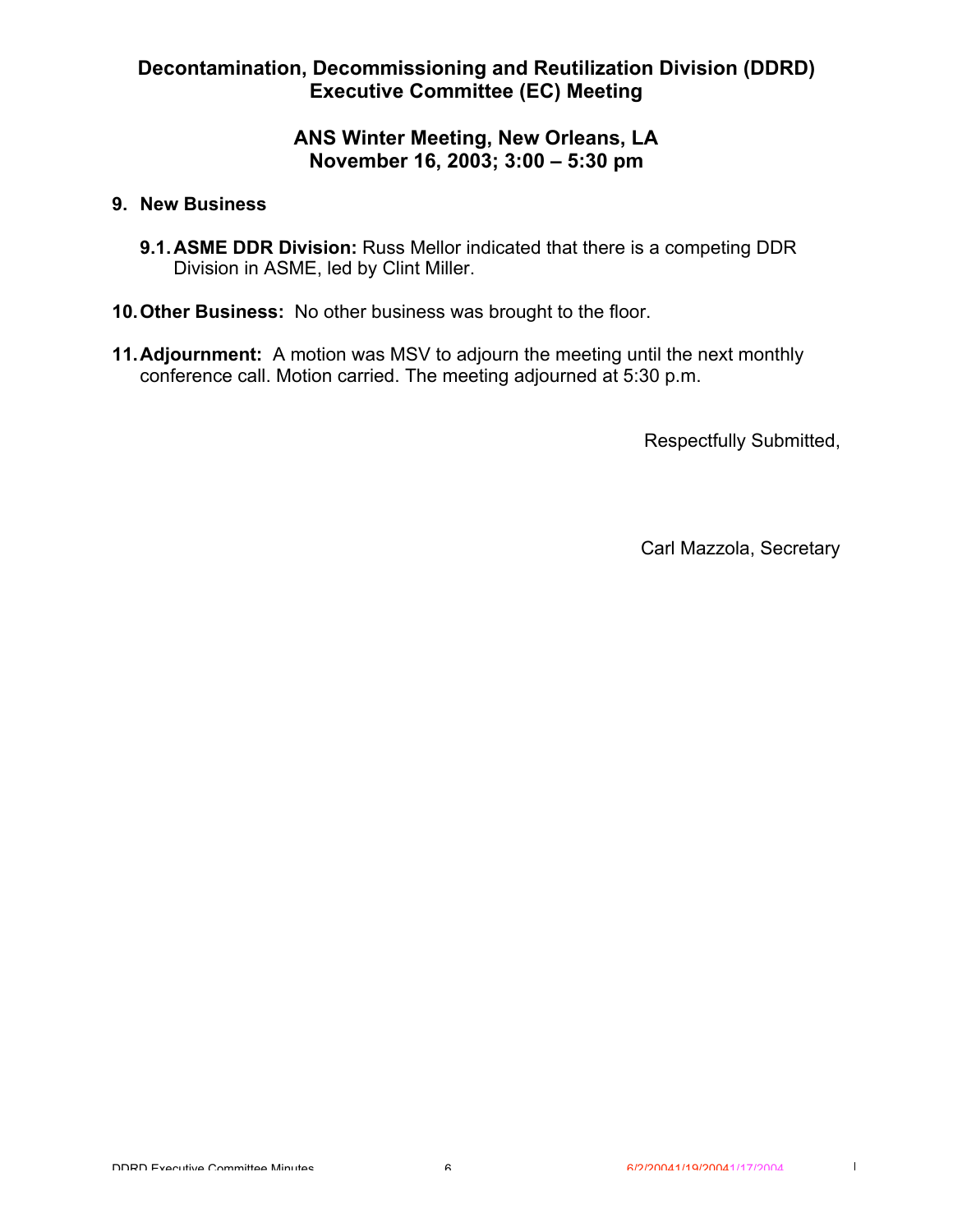### **ANS Winter Meeting, New Orleans, LA November 16, 2003; 3:00 – 5:30 pm**

#### **ACTION ITEMS**

- 03-01 Jim Byrne to present DDRD Mission Statement for approval by the other 17 professional divisions and one technical group at the PDC meeting.
- 03-02 Mark Price to facilitate topical meeting paper publication to Radwaste Solutions.
- 03-03 Lynne Goodman to oversee update to Public Policy Position 11.
- 03-04 Russ Mellor to periodically report on progress of Goals and Planning Committee actions.
- 03-05 Russ Mellor to periodically report on 2003-2004 tactical plan implementation progress.
- 03-06 Lynne Goodman to comment on PD model bylaws.
- 03-07 Joe Carignan to file 2004 budget with Christian Krapp, ANS HQ (Completed)
- 03-08 Lynne Goodman to provide nominations slate to ANS HQ.
- 03-09 Mark Price to facilitate program activities at national meetings, SPECTRUM, PBNC, and the 2005 stand-alone topical meeting.
- 03-10 Joe Carignan to work with Russ Mellor to add these items to the five year plan and to track and report on progress of membership survey action items.
- 03-11 Scholarship endowment issue to be discussed at PDC and Scholarship Committee Meetings.
- 03-12 Don Eggett to periodically report on the status of the D & D standards.
- 03-13 Larry Boing to develop Award of Excellence for 12/10/03 EC Teleconference.
- 03-14 Jim Byrne to discuss specific ASME Decommissioning Handbook needs with Tom LaGuardia.
- 03-15 Joe Carignan to disburse funds to support 2004 Student Conference.
- 03-16 John Gunning to develop website password accessibility criteria.